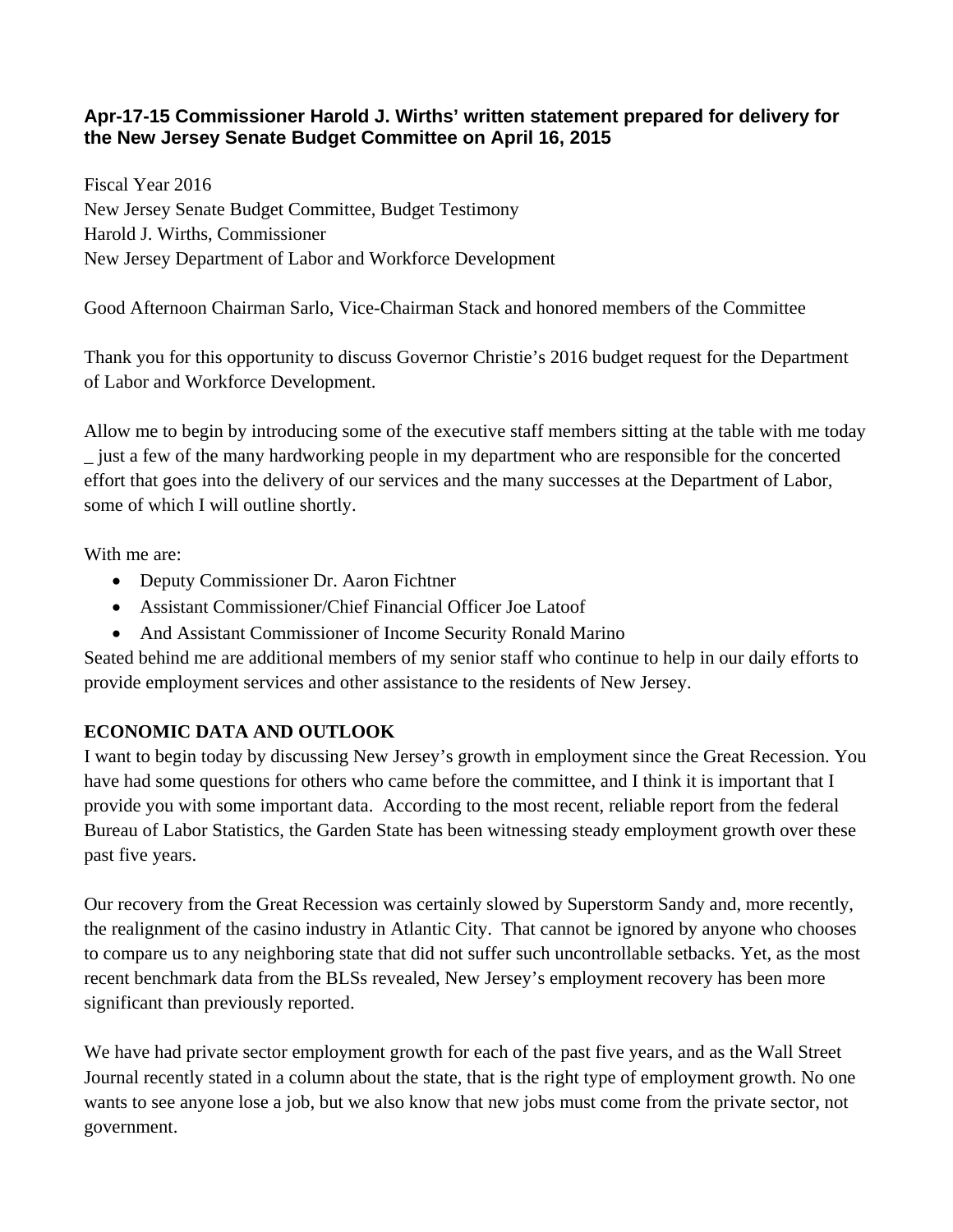The employment growth in 2013 and 2014 was significantly higher, up by 74,600 total nonfarm jobs instead of the 47,800 initially reported, according to the BLS benchmark report released last month. That information is based on data gathered by the BLS through a more thorough review of employer tax records that was concluded in March.

The month-to-month jobs reports that grab headlines are preliminary data derived from two federal surveys: one of New Jersey households and the other of New Jersey employers. You rarely see anything in the press about it, but each monthly survey is often off-the-mark and the data gets adjusted in the following months, and then the benchmarking is done every year to confirm or as in New Jersey's case \_ significantly revise the data from the prior year.

The BLS benchmarking also revealed that, for another consecutive year, New Jersey's unemployment rate was overestimated in the monthly surveys. The record has been revised yet again, going back into 2013 and showing that we have had a steady drop in the unemployment rate almost every month since mid-2012 rather than the higher, volatile ups and down the monthly reports had previously suggested.

I raise these points as we again look at monthly reports for 2015 that, while showing continued employment growth, also give a more volatile impression of that growth and of the unemployment rate. In short, we must focus on the long-term data, and the long term data shows New Jersey experiencing steady improvements, steady employment growth and a steady decline in unemployment despite Sandy and the changing casino industry in Atlantic City.

And the improved data cannot be dismissed as a factor of workers leaving our labor force, which we have seen on the national level. In fact, New Jersey's labor force participation rate continues to hover around 1.5 points above the national rate, which is significant. It demonstrates the hopeful prospects of the general public in finding employment in the state.

I am not saying we are done here. We have more work to do. I am as impatient as anyone for the day when we can talk about New Jersey's unemployment rate being lower than the national rate. I am eager for the day when I can discuss how the skills held by everyone in our talented workforce is not only affording people promising careers, but also helping to drive the future of our economy by allowing our major industries to prosper.

#### **RE-EMPLOYMENT SERVICES**

Still, government cannot create those kinds of jobs. Only the private sector can do that. What we can do at the Department of Labor and Workforce Development is to continue this administration's employerfocused approach to getting people re-employed \_ and we do that by helping unemployed people obtain the skills identified as crucial to the employers in our major industry clusters.

We continue to go to employers to identify those specific skills and then Labor provides the needed support and training for these skills through our grants, programs and partnerships. We have tried to put our workforce and our students on the proper path to obtain the skills that are in demand among the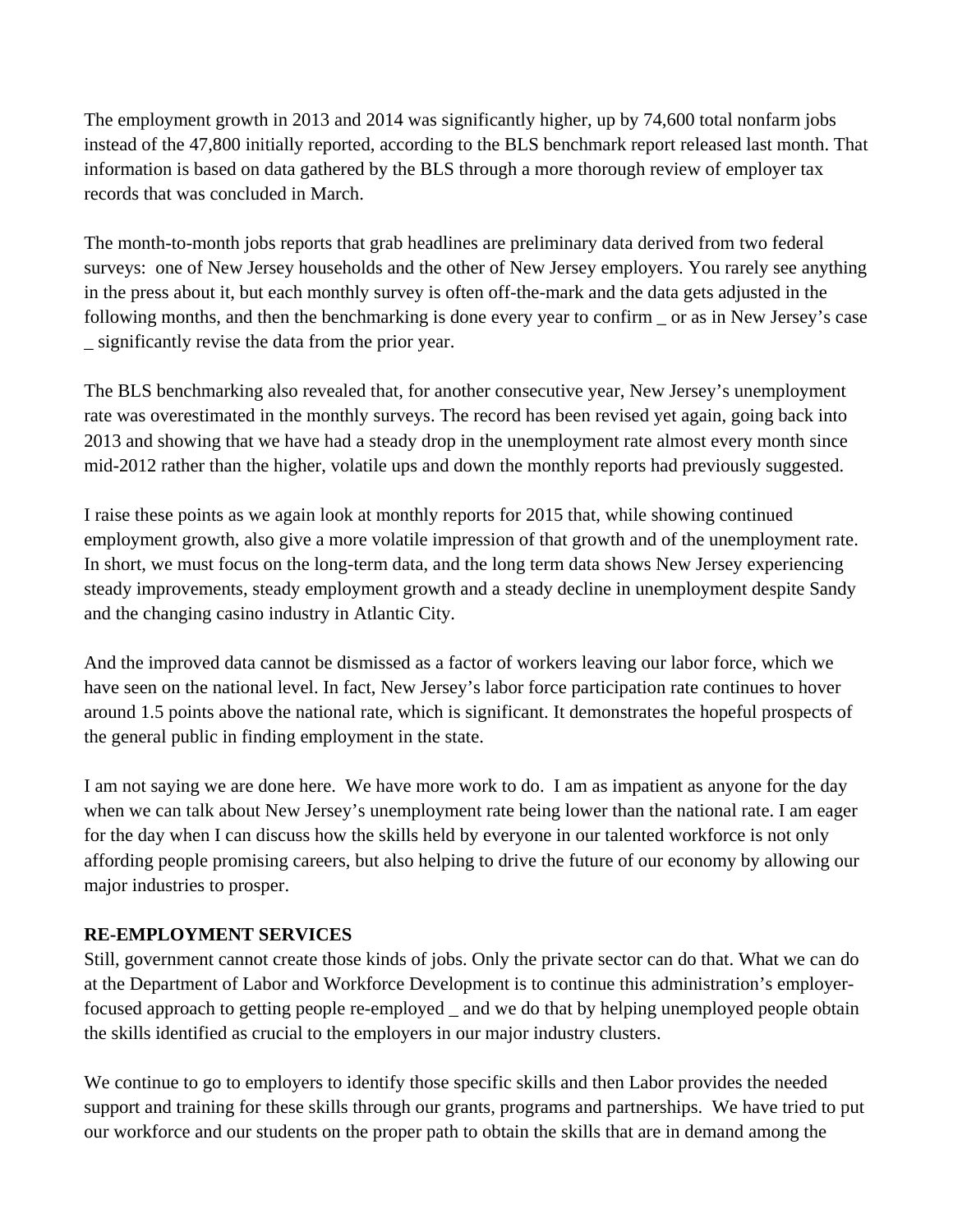seven industry clusters that pay more than two-thirds of New Jersey's wages and already employ more than two thirds of the people working here.

So far in Fiscal Year 2015, our Skills4Jersey program awarded more than \$17M to employers to train 54,515 workers. We are now able to train more people by better utilizing our resources. We anticipate awarding another \$2.7 million in grants before the end of June.

We believe the employer-focused formula works for workers and our economy as we give people the skills our employers say they need to find in a job applicant.

We are continually looking for new, innovative efforts to improve our services to job-seekers. As a result, I am happy to announce today that my Department is launching a new partnership with local libraries across the state to provide assistance to an even larger number of job seekers.

This \$2.5 million initiative will provide grants to 26 libraries across the state, to be selected competitively, that will serve as access points for our workforce services. The libraries will distribute job search information and will assist job seekers to use the Jobs4Jersey.com website to connect them to jobs. Our Department will provide training and support to library staff so that they can effectively help their local residents.

We will also provide grants to 10 libraries across the state to provide literacy and basic skills training in partnership with their local community college. This effort will ensure that more New Jerseyans can develop the basic skills they need to find a job.

When Governor Christie declared New Jersey an Employment First state in April 2012, we reinvigorated our efforts to assist people with disabilities in finding employment in our communities. I am proud to say that last year, our Division of Vocational Rehabilitation Services placed 4,339 individuals with disabilities into competitive, integrated employment. This marked a new record for our state, one we hope to continue.

## **ATLANTIC CITY**

This past year, we faced another challenge and took action \_ to re-train and re-employ those who were impacted by the casino closings in Atlantic City. My Department's rapid response teams were in touch with employers and workers, offering and providing assistance well before any of the casinos closed.

When the day finally came and they shut their doors, we were there again, in force, with an unprecedented deployment of staff that immediately connected casino workers to unemployment insurance benefits, training programs, and social services.

All of this was done in partnership with the casino unions. We also hosted the largest single job fair in our Department's history at the Atlantic City Convention Center, where more than 1,500 people signedup to meet with more than 60 employers we brought in.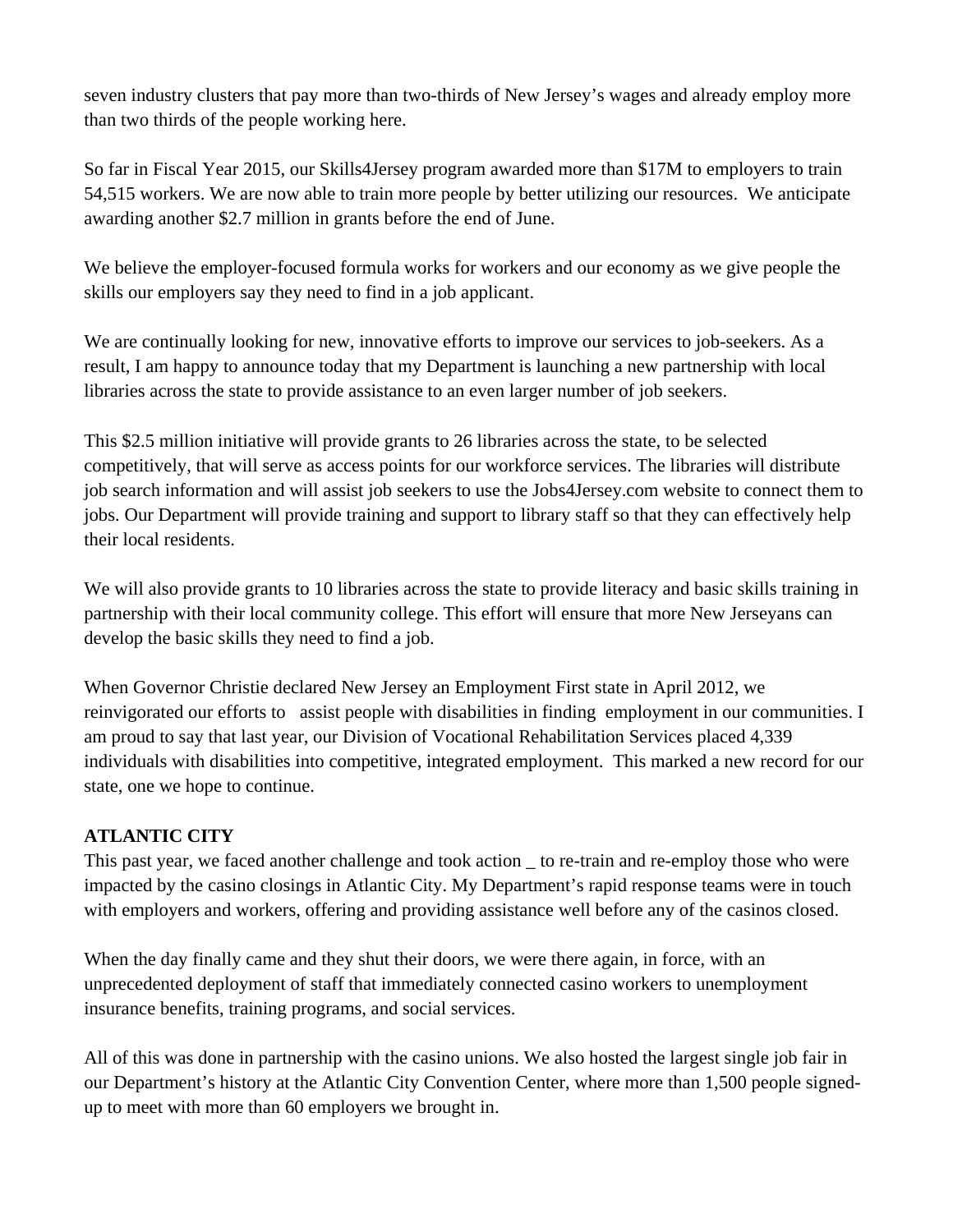My Department was awarded a \$29.4M National Emergency Grant which we received in mid-January 2015. We put the funding to use quickly, setting up staff early last month at the Atlantic Cape Community College where we continue to bring in unemployed workers and put them into a renewed reemployment process.

The Atlantic City Re-Employment initiative focuses on preparing unemployed workers for jobs that are in demand by regional employers through partnerships with the state and local workforce investment boards, community colleges, employers, industry associations and New Jersey's Talent Networks.

Presently, workers impacted by the layoffs from Revel, Trump Plaza, Show Boat and Trump Taj Mahal casinos in Atlantic City, including restaurants and businesses located inside those casinos are completing small group orientation sessions to lay the groundwork for individualized re-employment plans and training.

We have set up a toll free information line, email address, and webpage (Jobs4Jersey/ACreEmployment) for the public on NEG services.

Workers who do not qualify for services under the National Emergency grant, are never turned away without help, and can take advantage of the One-Stop Career Center services available through our Department. We will help every possible worker we can who has been laid off because of the casino closings in Atlantic City.

## **TRUST FUND**

I would like to discuss with this committee, the Unemployment Insurance Trust Fund. Today, I am proud to announce that the Unemployment Insurance Trust Fund has remained in the black, as promised, since we rendered it solvent last May, and by the end of next month we will have a balance of over \$1 billion. This will be the highest balance in over 7 years.

When I came before you last spring, I announced that we had brought into solvency a fund that was declared broke in 2009. The Trust Fund is a very important safety net that was rendered insolvent by two decades of diversions totaling \$4.6 billion, along with a severe economic recession and high unemployment levels requiring continued benefit payments. The state had to borrow from the federal government to make the mounting payments, and that triggered automatic tax increases and interest fees under state and federal law.

By April 2011, the deficit had reached a peak of \$2.1 billion.

Employers, the very people we rely on to lift up our economy and to create the best of employment opportunities in New Jersey, were the ones burdened by the tax increases and interest payments. Thanks to Governor Chris Christie and the state Legislature, the impact of most of those automatic tax hikes and fees were lessened annually, while we worked to bring the fund into solvency.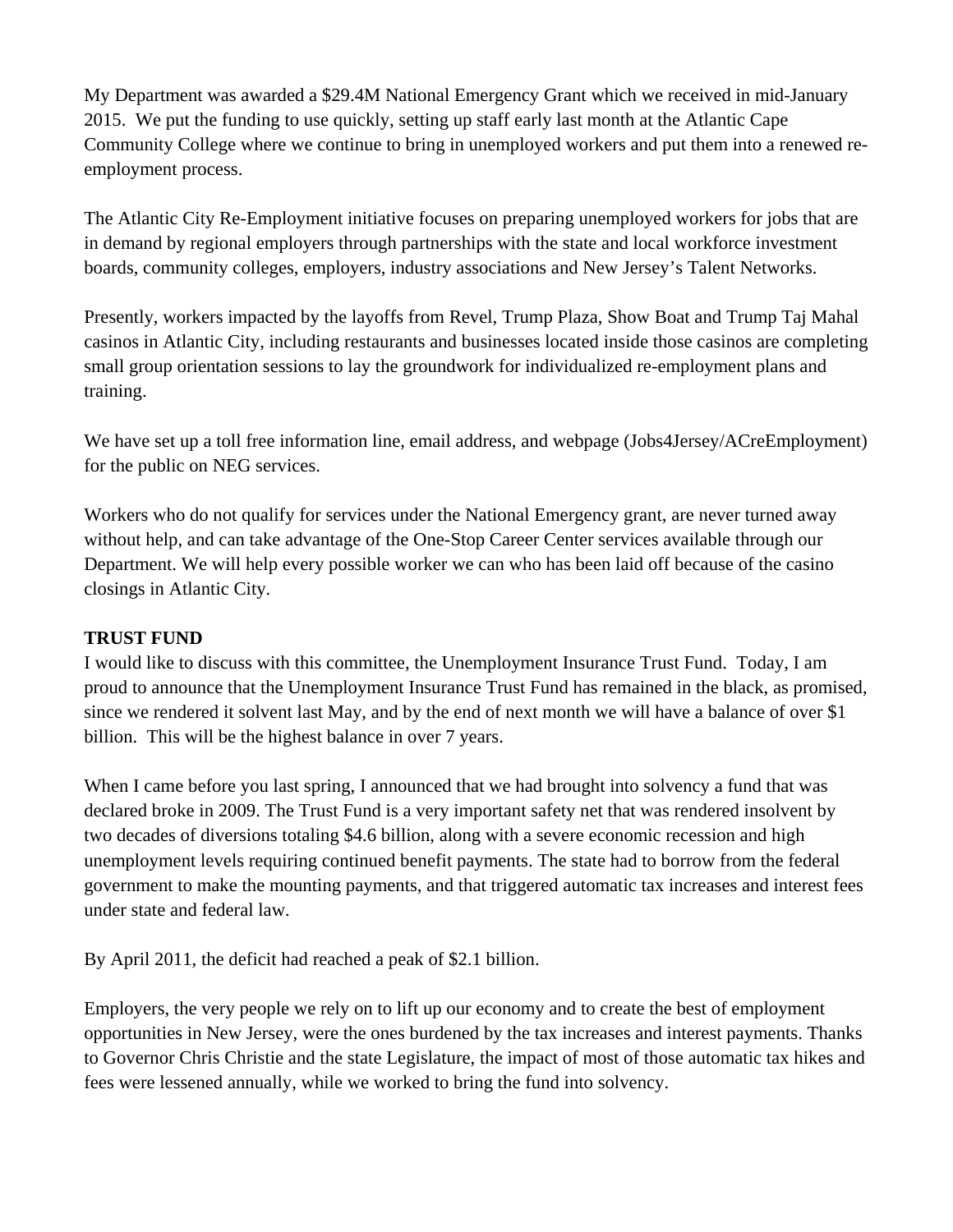Now, we continue on the path to providing New Jersey employers a \$1 billion reduction in taxes and fees over the next few years. By returning the fund to the black, we are reducing the financial burdens on the very people we are relying on for new jobs. We plan to keep it solvent.

Major reforms, particularly the anti-fraud efforts my department has undertaken under the Christie Administration to maintain the Fund's integrity, have saved more than \$800 million from being diverted from the Fund.

- Approximately \$216 million was saved from July 2010 through last February after the administration, with the approval and assistance of the Legislature, toughened the restrictions on people collecting unemployment benefits after being fired for misconduct.
- Much more \_ \$592 million \_ has been saved since March 2011 through the anti-fraud programs my department put into motion and continue to expand.
- These initiatives continue to be recognized by the U.S. Department of Labor as leading the nation in ensuring that the only people to collect Unemployment Insurance benefits are those who are entitled to them.
- I was recently asked to Chair the National UI Integrity Council.

The Unemployment Insurance Trust Fund was established to assist New Jersey's hard working people during hard times. It should never be an easy target for fraudsters, the majority of whom appear to be people trying to grab some extra payments as they roll off the Unemployment Insurance rolls and begin a new job.

Cross-checking people on the Unemployment Insurance rolls against the National Directory of New Hires to determine if claimants have returned to work continues to yield the most common form of fraud. We still catch about 1,600 claims each week filed by people trying to grab money from the Fund after returning to work. The simple process of checking them against the New Hire directory has prevented more than \$416 million from leaving the coffers since we began this in March 2011.

And, while we are focused on stopping the fraud before money goes out the door, we continue to improve our ability to go after the funds once we realize the money is gone. I mentioned to you last year that, by joining the Federal Treasury Offset Program or "TOPS," we began to recoup improperly collected unemployment insurance payments by seizing refunds due on federal income taxes.

Since May of 2013, that program has enabled us to recover \$73.5 million.

We also plan to renew our efforts to go after employers who owe back taxes since the program was stalled last year following a collection of nearly \$6 million in just one month. The garnishment program, which allows us to go after money owed by employers with state contracts, has been covered by a bill recently passed by the Legislature \_ thank you

At this time, I'd like to again thank the Committee for this opportunity to talk about the Department.

I would be happy to answer any questions the Committee has for me.